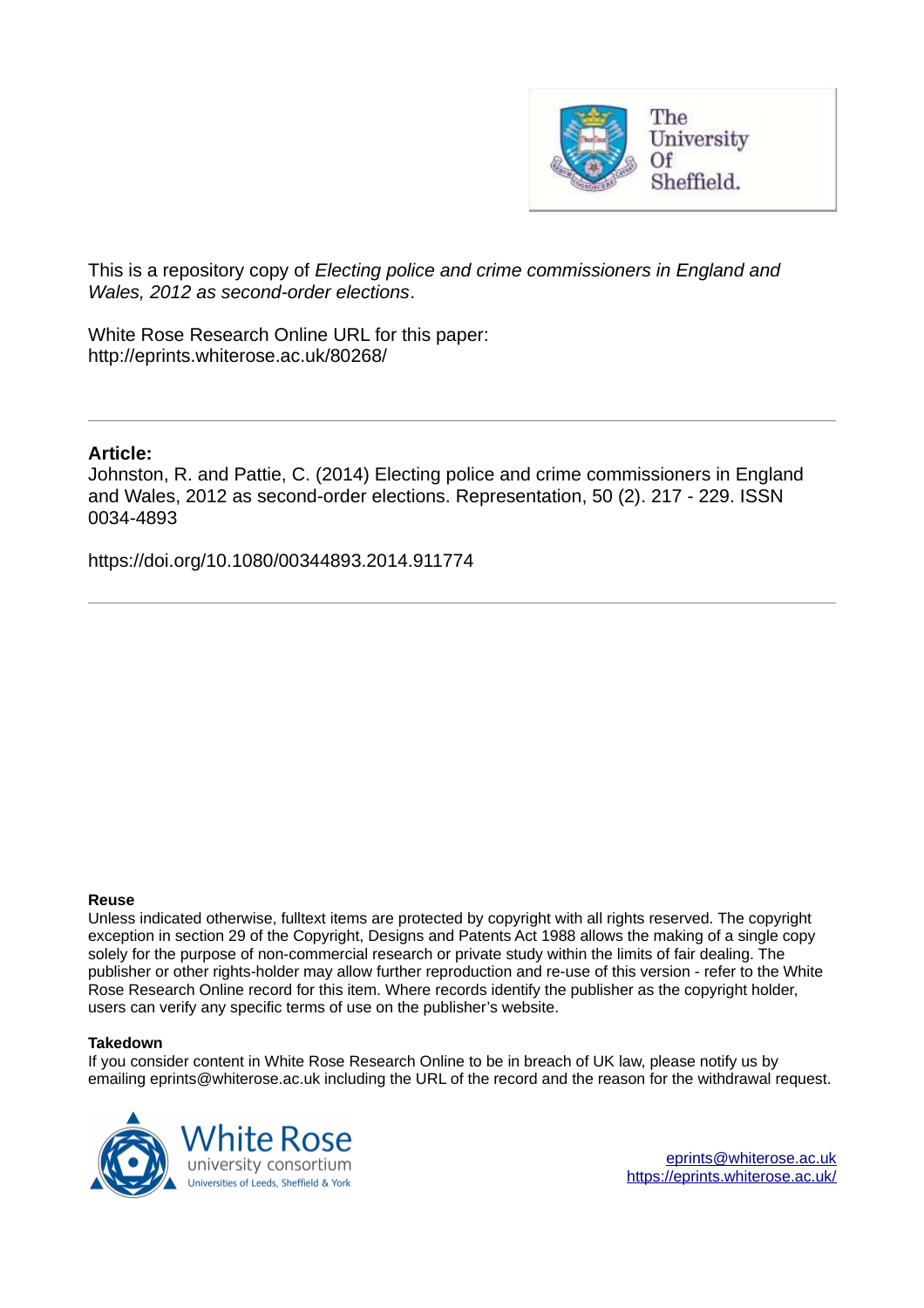Representation

Routledge

# **ECTING POLICE AND CRIME COMMISSIONERS IN** ENGLAND AND WALES, 2012 AS SECOND-ORDER ELECTIONS

|                                     | Journal:   Representation                                                     |
|-------------------------------------|-------------------------------------------------------------------------------|
| Manuscript ID: Draft                |                                                                               |
| Manuscript Type:   Original Article |                                                                               |
|                                     | Keywords:   police and crime commissioners, second-order elections, camoaigns |
|                                     |                                                                               |

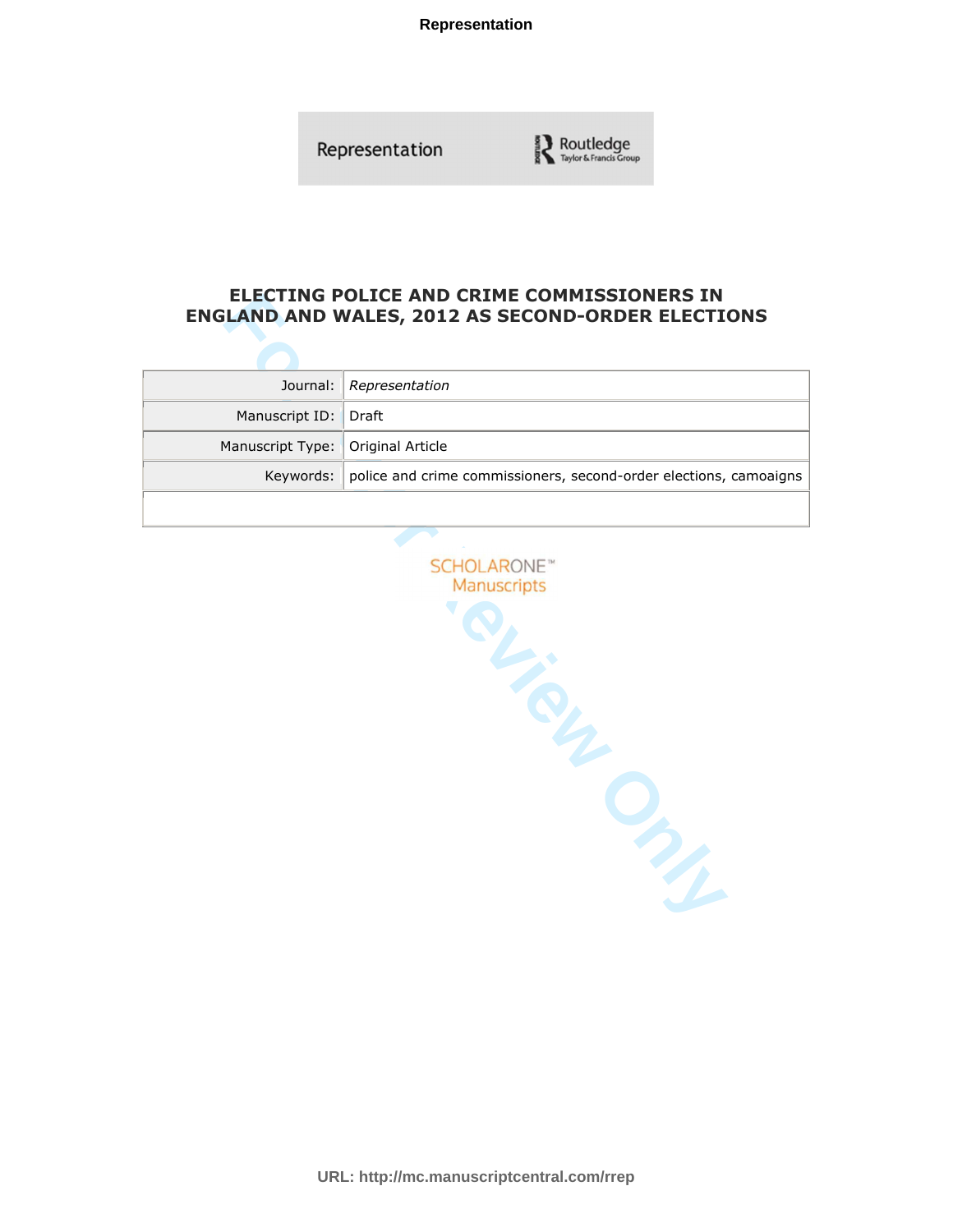$\mathbf{1}$  $\overline{2}$ 3 4 5

6

 $\overline{7}$ 8

9 10  $11$ 

 $12$  $13$ 

 $14$ 

15

16

17

18

19

20

21

22 23

24

25 26 27

28

29

30

31

32 33

34

35

36

37

38

39

40 41 42

43 44

45

46

47

48

49

50 51

52 53

54 55

56

57

58

59

60

# ELECTING POLICE AND CRIME COMMISSIONERS IN ENGLAND AND WALES, 2012 AS SECOND-ORDER  $ELECTIONS<sup>1</sup>$

The first elections to the newly created 41 posts of Police and Crime Commissioner in England and wales were held in November 2012. The results show all the main characteristics of second-order elections. Turnout was low. The two unpopular coalition parties in the national government lost vote share compared to the outcome of the most recent general election, whereas the main opposition party's share increased substantially – as did that of a minor party (UKIP). Labour, Liberal Democrat and UKIP candidates all performed better than expected, the more that they spent on the campaign – although spending was in general low compared to the legal maxima. A number of independents were elected, all in areas where the Conservative party performed well in the 2010 general election: almost all of the independents who reached the second round of the supplementary vote system gained a clear majority of the second preference votes.

The first elections to the new positions of Police and Crime Commissioner for each of the Police Forces in England and Wales outside London (where the Mayor of London performs that role, among others) were held on 15 November 2012. The positions were created by the coalition government, in its *Police Reform and Social Responsibility Act 2011*, to increase the transparency and accountability of police forces to their local populations. The Commissioners' role is to ensure an efficient and effective local police force through control of the budget (including setting the precept, collected by the local authorities, on which police funding depends), developing strategic plans and setting policing priorities, and ensuring the accountability of the Chief Constables – over whom they have the powers of appointment, suspension and dismissal. Creation of these posts was part of a wider policy goal of increasing local accountability and decision-making. (For introductions to the legislation, see Berman et al., 2012, and Johnston, 2013, 14-17.)

The elections were held using the supplementary vote system, devised for the elections for the mayors of London and the other local authorities that opted (some after a referendum) for that system. Electors have two votes, for their first and (if they wish to indicate) second preference candidates. Candidates who win a majority of the first preference votes are declared elected at that stage. If no candidate wins a majority, all candidates other than the top two on first preference votes are eliminated and their second preferences added to the remaining candidates' first preference totals; those enhanced totals determine the winner $^2$ 

These new elections joined the increasing number of what are generally known among political analysts as second-order elections (Reif and Schmitt, 1980; Norris, 1997;

<sup>&</sup>lt;sup>1</sup> We are grateful to Steve Goodrich of the Electoral Commission for guiding us to the spending data, and to Colin Rallings and Michael Thrasher for an electronic version of the voting data.

For a brief guide to the Supplementary Vote see the presentation by Michael Thrasher available at http://www.youtube.com/watch?v=6 giyU4tv7E – accessed 11 November 2013.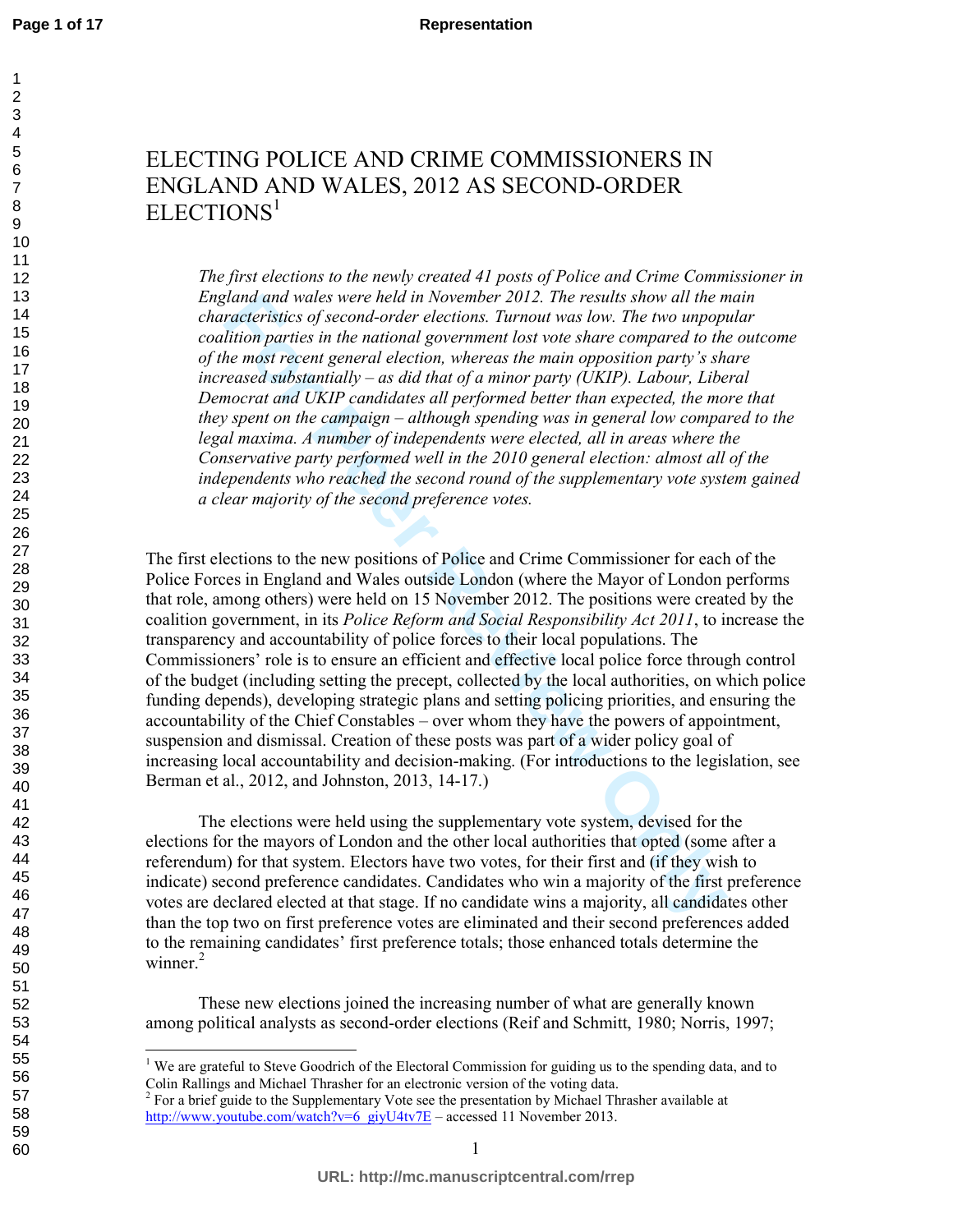Marsh, 1998). These have lower salience for the electorate than those classified as first-order, which in most countries include elections to their Parliament and, where relevant, the head of state (President). In the United Kingdom, second-order elections include those to the European Parliament, to national assemblies (the Northern Ireland Assembly, the Scottish Parliament, and the National Assembly of Wales), and to local governments (County and Borough Councils, County District Councils, Parish and Community Councils). Although important within their own contexts, these elections have low salience with the electorate, in part because of the relevant bodies' limited powers relative to the national Parliament and in part because campaigning to win support for parties and candidates and ensure high turnouts is much less intense than for the high-salience Parliamentary contests (Heath et al., 1999).

As well as low turnouts, second-order elections in the UK are characterised by a further general feature. Although all of the elections are to bodies that have specific (in some cases fairly wide-ranging) powers, rather than make their choices between candidates/parties on the basis of the relevant (often local) issues many voters use them as an opportunity to express their opinion on the national government's performance. Where it is unpopular the parties involved tend to perform badly, relative to their vote shares at the previous general election. The main opposition party (ies) usually perform well, although if they too are relatively unpopular, for a variety of reasons, many electors may either abstain or cast a 'protest vote' for a minor party that normally garners little support at first-order elections (such as the Greens' success in the 1989 European Parliament elections in the UK, repeated – alongside that of the United Kingdom Independence Party (UKIP) and the British National Party – in the comparable elections 20 years later).

In line with these general trends, therefore, election of the first 41 Police and Crime Commissioners (PCCs) was likely to attract a small turnout. That situation would probably be exacerbated by widespread public ignorance about the positions and their roles (in part reflecting the lack of media interest in them until soon before polling day) plus a perception, even among those reasonably well-informed, that the positions were an unnecessary change to the status quo ante in which the Chief Constable had greater powers, answerable to a largely-appointed (though with indirectly elected members) Police Committee. The British electorate is generally reluctant to support the creation of more elected bodies and politicians (as exemplified by Welsh reluctance to vote for devolution in 1979 and 1997, and the weak support for a regional assembly in North-East England in 2004 which precipitated the end of that attempt to extend devolution to the English regions). With the PCCs this reluctance was combined with a widespread feeling that the current system worked reasonably well and the change had not been justified. Turnout was indeed low  $-$  at just 14.7 per cent for valid votes, varying across the 41 Police Force areas from 11.7 per cent in Staffordshire to 19.1 per cent in Humberside. (For a full analysis of the electoral data, see Rallings and Thrasher, 2013. Berman et al., 2013, report a poll showing that 45 per cent of respondents lacked sufficient information on which to make a case among candidates, 19 per cent said that they didn't believe police officials should be elected, and 17 per cent just weren't interested: see also Electoral Commission, 2013a.)

How did individual candidates perform? In preparation of the legislation and later promotion of the elections, the government argued that party politics need not play a central role: the goal was to attract candidates with both the experience and desire to undertake the Commissioner's role, individuals who could attract local support, irrespective of – indeed without – any partisan affiliations: in its initial White Paper, the Home Office  $(2010a, 12)$ said that 'The Government wants candidates for Commissioners to come from a wide range

 $\overline{2}$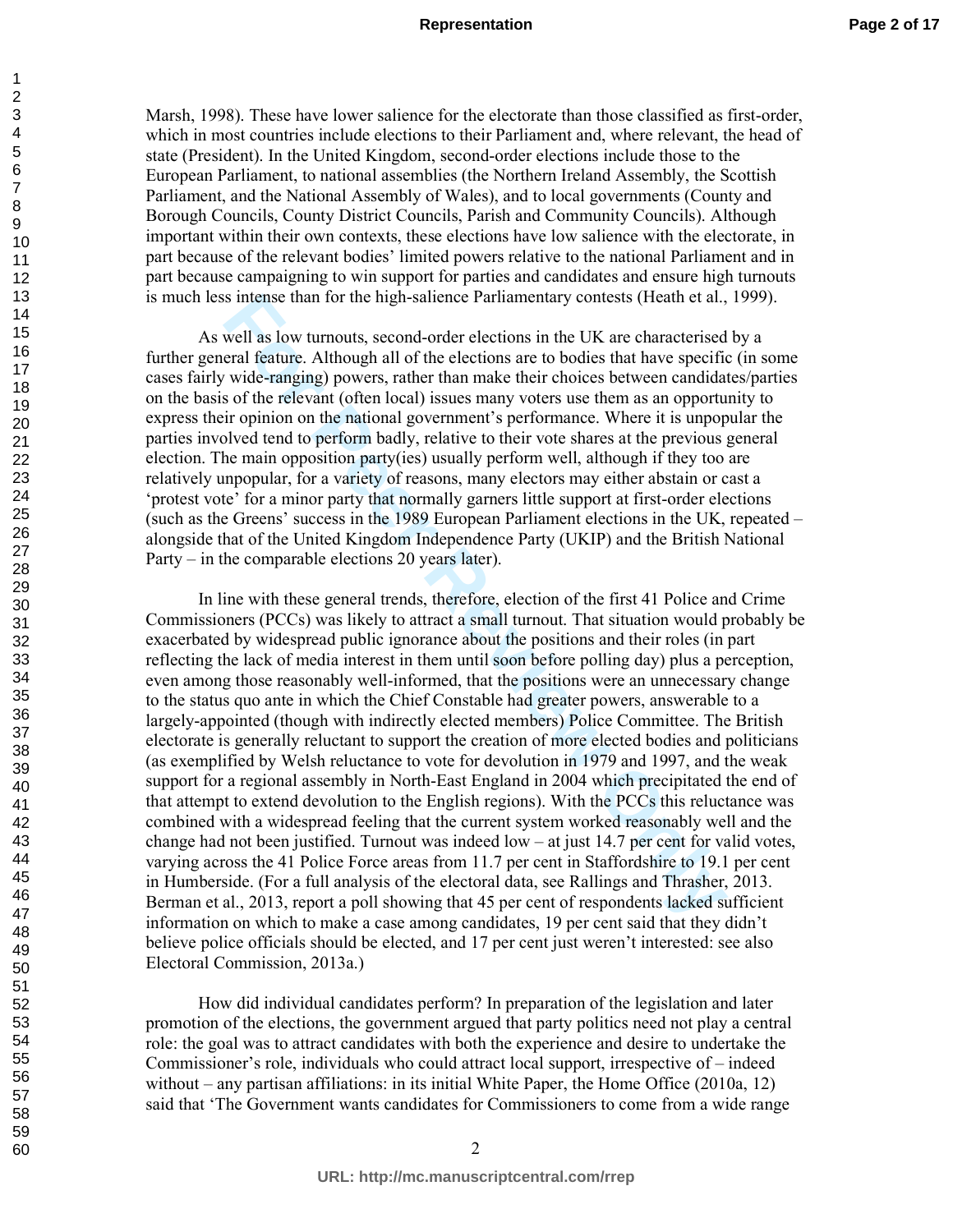of backgrounds including both representatives of political parties and independents<sup>3</sup>. But there was a major difficulty. The electorates in many of the 41 areas were very large – over 1 million in fourteen cases and averaging 886,000 overall – and the costs of traditional campaigning for votes there (most money spent on all constituency campaigns in the UK goes on promotional materials, especially leaflets and posters: Johnston and Pattie, 2014) were prohibitive for virtually all candidates without substantial financial backing (an issue raised in the responses to the Home Office's consultation on the proposals: see Almandras, Ward, Woodhouse and Areas, 2010). Furthermore, whereas at general elections the government funds sending one leaflet per candidate to every elector through the post this was not the case with the PCC election so that even if candidates had the resources to cover the costs of printing leaflets they had no means – other than volunteer labour – to distribute them widely across the large electorates. All that was provided was a national website on which candidates could place their election addresses  $\frac{(\text{http://www.choosemypec.org.uk/})}{(\text{http://www.choosemypec.org.uk/})}$ ; the government Minister overseeing the legislation argued that it would be difficult to justify the expense of doing anything more, although those unable to access the website could request a hard copy to be sent by the post. (Berman et al., 2012: no information is available as to how many availed themselves of the hardcopy option.)

This gave candidates of the political parties a substantial advantage. Most of their candidates had experience as an MP, MEP, Assembly Member or local government Councillor (33 of Labour's 41 and 25 of the Conservatives' plus 19 of the Liberal Democrats'  $24$ ) – as had 14 of the 62 minor party and independent candidates. (A survey established that in total 99 of the 192 candidates had experience as elected politicians: Strickland, 2013.) In addition, 61 of the 192 candidates had been either a police officer or member of a police authority – including 32 of the 54 independents and 39 of the main parties' 130 candidates. (Berman et al., 2012, give data on the candidates' backgrounds.) The political parties, despite their general financial situations, also had access to resources with which to assist candidates presenting their case to the large electorates (Johnston and Pattie, 2014). Strong local organisations with relatively healthy finances, large memberships, and available activists could mobilise support, in ways not available to independent candidates – unless they had relatively wealthy backers or personal funds: many of them, alongside the election address posted on the national website, had to rely on what 'free or cheap' publicity they could get, notably through local media.

## **Raising Money for the Campaigns**

 $prox(y)$ .

 $3$  In its response to the consultation initiated by the White Paper, the Home Office (2010b, 9-10) noted a 'fairly mixed response to the ... inclusion of both independent candidates and political parties' with fears that candidates from the latter 'increased the risk of politicising policing' and also that independent candidates would be disadvantaged 'given their lack of resource and practical support'. In response, it argued that 'the public will decide who they want as their PCC, and it is inevitable that through the democratic process political parties will put forward those candidates they believe can best represent those communities' and to encourage independent candidates 'In partnership with the Electoral Commission we will embark on a programme of activity which seeks to raise public awareness of PCCs to secure a healthy voter turn out and to encourage independent candidates to represent their communities (Home Office, 2010b, 14). The only Electoral Commission publication – Police and Crime Commissioner Elections – was an eight-page booklet (http://www.electoralcommission.org.uk/ data/assets/pdf file/0014/151133/ PCC-booklet-public-info-web-England-English-FINAL-LIVE-tagged-pdf.pdf – accessed 11 November 2013) circulated to all households and available electronically giving brief information on the Commissioners' roles, where material could be obtained on the candidates, the Supplementary Vote ballot paper, and the three voting options (in person, by post and by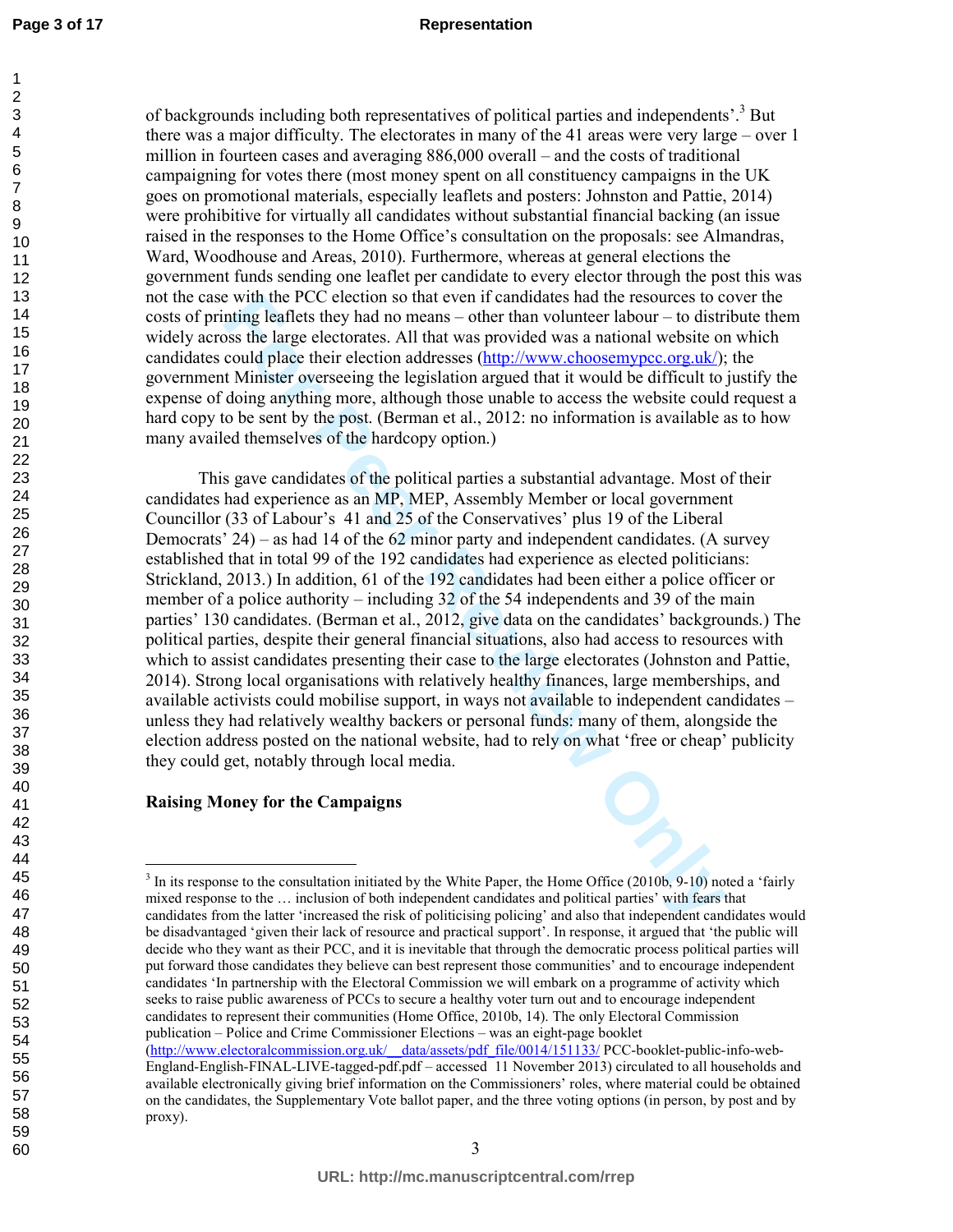The Conservative and Labour parties both fielded a candidate in each of the 41 police force areas, most of them local members with generally low public profiles (especially across all parts of the largest of the areas). The Liberal Democrats fielded 24 candidates. So did UKIP, reflecting its performance at the 2009 European Parliament elections, at several post-2010 Parliamentary by-elections, and at the 2013 local government elections held in the shire counties: it was seeking to establish itself as a 'national party' prior to the 2015 general election and good performances in the PCC contests would enhance its visibility and credibility. But the Greens fielded only one candidate and Plaid Cymru did not enter any of the three Welsh contests.

The amount each candidate could spend on campaigning during the regulated period preceding the election (8 October  $-15$  November, 2012) was legally constrained to a maximum determined by a formula that took into account the area's number of registered electors. Those maxima – set out in Clause 35 of The Police and Crime Commissioner *Elections Order, 2012* – ranged from £72,231 in the smallest area (Cumbria) to £357,435 in the largest (West Midlands). A party fielding a candidate in all 41 areas could spend up to  $\text{\pounds}6,531,098$ . Neither of the two parties spent even 15 per cent of that and the Liberal Democrats and UKIP spent just 2.7 and 2.0 per cent of the maxima across the areas they contested (Table 1). There were variations around these low overall totals, however; many candidates spent virtually nothing but a few, including at least one independent, spent over 30 per cent of the legal maximum (Table 2: the Electoral Commission's, 2013b, report records that 137 of the 191 candidates who made returns spent less than 10 per cent of the maximum, and only 10 spent more than 30 per cent). The means were low and the large standard deviations suggest very skewed distributions: a few candidates spent a great deal (though nothing like as much as they could), and most spent very little. Of the 41 Conservative candidates, for example, 17 spent less than 10 per cent of the maximum, and only nine spent more than 25 per cent: the comparable figures for Labour candidates were 26 and 2. Only one of the 24 Liberal Democrat candidates spent more than 10 per cent, as did only one of UKIP's 24 candidates.

At UK Parliamentary elections candidates tend to spend more in the seats where they have the greatest chances of success (Johnston and Pattie, 2014). Since almost all of the money spent is raised by the local parties and candidates, the most intensive campaigns occur where either victory or defeat is possible (i.e. in the marginal seats); little effort is expended either defending very safe seats or, even more so, campaigning in those where defeat is certain. Was this the case at the PCC elections?

We estimated each party's electoral strength in each police force area as its percentage of the total votes cast in its Parliamentary constituencies at the 2010 general election. There were some police force areas where either the Conservatives or Labour could anticipate victory given that performance two years previously, and others where defeat was almost certain. The Conservatives' combined 2010 vote share in some areas was only around 20 per cent, for example, whereas in a few others it exceeded 50 per cent; Labour polled less than 20 per cent in 15 areas, but its share exceeded 40 per cent in 15 others. Nevertheless there was no inverted-U-shaped pattern to spending when graphed against 2010 performance. (Such relationships are normal for candidate spending at general elections: Johnston and Pattie, 2014.) Each party tended to spend more, the better its performance in 2010 – and thus by implication the greater its chances of victory  $-$  but those relationships were fairly weak: the  $r^2$  values from correlating spending in 2012 (as a percentage of the maximum) with 2010 vote share were 0.29 and 0.26 for Conservative and Labour respectively. In 2010, the Liberal

 $\mathbf{1}$  $\overline{2}$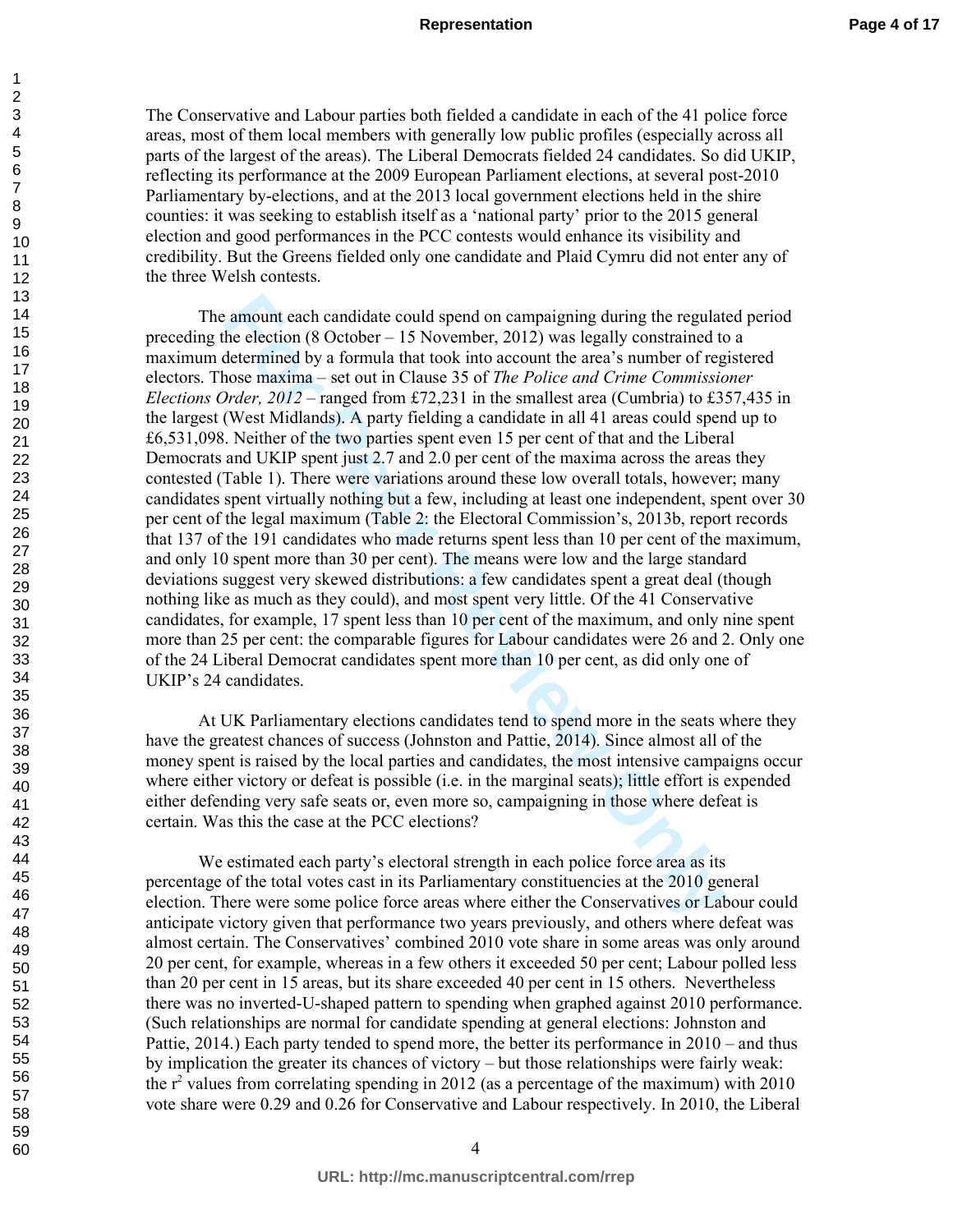Democrats won around 20 per cent of the votes in most of the 24 areas they contested in 2012 but there were five areas – all in south-west and south England – where their electoral foundations were stronger, at over 30 per cent. But the relationship between their spending in 2012 and their 2010 vote share was very weak (an  $r^2$  value of just 0.10); that for UKIP was even weaker – and statistically insignificant – at  $0.03$ .

In general, therefore, three of the parties' candidates raised and spent more in those parts of England and Wales where they were traditionally strong electorally but spending by UKIP's candidates – many of whom were standing in areas where the party had little tradition of vote-winning and may not have contested all of the seats in  $2010 -$  bore no relation to the geography of its support then.

Since they had no electoral base on which to build, similar analyses could not be undertaken for the independent candidates. Among them, plus the nine candidates of the 'minor parties', 50 spent less than 10 per cent of the maximum and just five more than 25 per cent; over 40 spent less than 5 per cent.

# Party, Campaign Spending, and Vote Share

Given that few candidates had access to sufficient finance for them to canvass support widely across their police area, the general expectation was that those representing the main parties would triumph in most areas, reflecting the geography of party strength there plus the slightly larger amounts of money they were able to raise locally to support their campaigns.

This expectation was only partly fulfilled, however. Of the 41 contests, only 29 were won by Conservative (16) and Labour (13) candidates: the other twelve were victories for either independents (11) or the single candidate of the Zero Tolerance Policing (ex Chief) party – who was, in effect, an independent. Of those twelve, all but one had some policing experience, either as a serving officer or as a member of a (usually the local) Police Authority; two had been magistrates and one –a local TV presenter – had worked for the police authority in the area where he stood. Many had a local public profile within at least part of the area, therefore, and were running campaigns based on their experience of the issues the Commissioners would be addressing.

Almost all of those non-party victories occurred in shire county areas – the main (partial) exception was Avon & Somerset – where Labour was relatively weak in 2010: its average vote share then in the 12 areas won by independents was 21.6 per cent, compared to 44 per cent for the Conservatives. This pattern is consistent with the arguments regarding second-order elections. As the major party in the incumbent national government the Conservatives were relatively unpopular at these mid-term elections (almost half-way through the Parliament's five-year term) and the independents with a strong policy on the relevant issues were better able to win support in areas of traditional Conservative strength (where Labour had relatively weak roots) than in Labour's heartlands, where its candidates performed relatively well. In part, at least, it seems that the independent candidates with policing backgrounds benefited from protest votes against the incumbent government.

There is little evidence that the successful independent candidates were better able to raise money for their campaigns, however. Three spent relatively large sums of money (over 20 per cent of the allowed maximum) and won – as the graph in Figure 1 shows – but four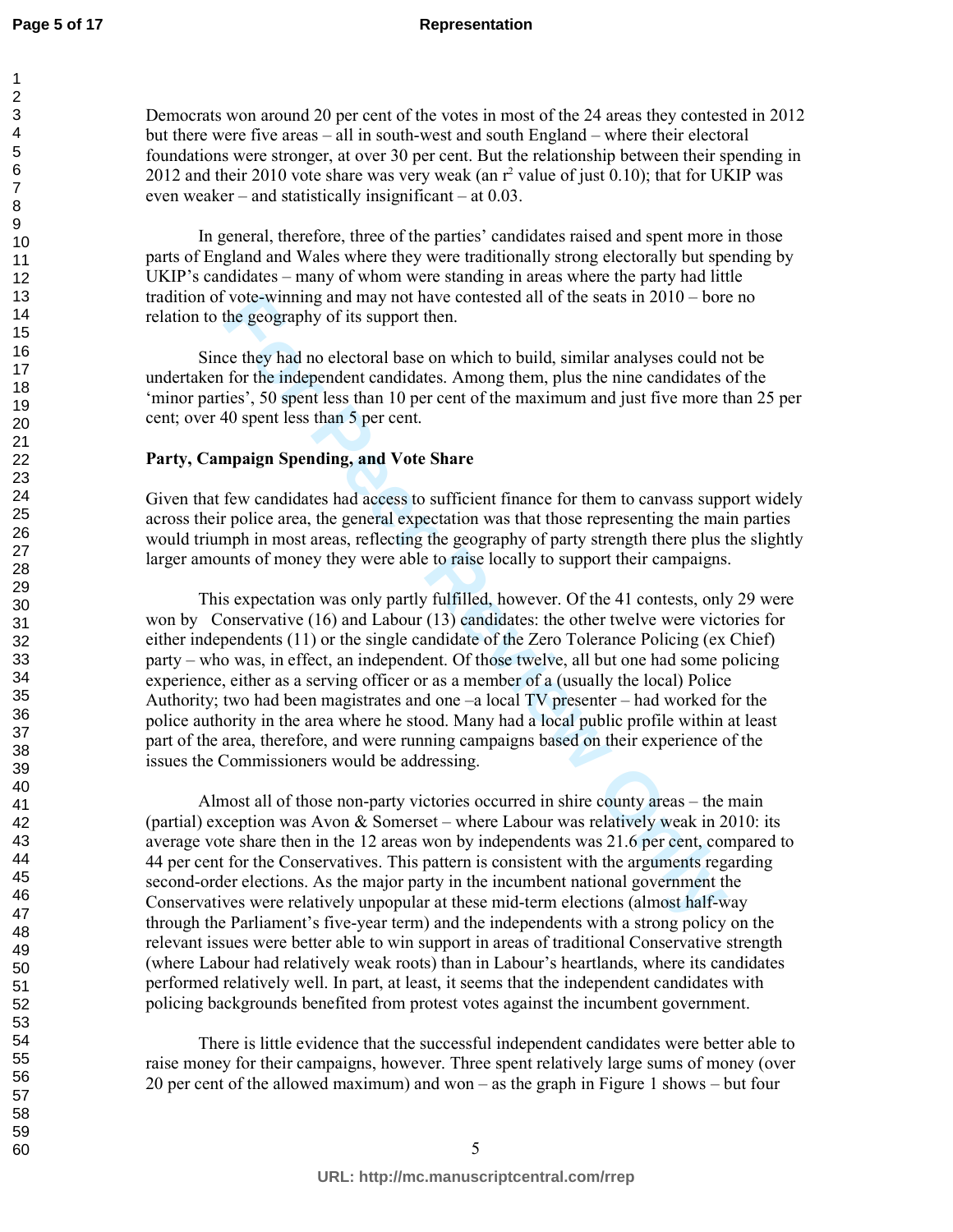others who also spent over 20 per cent lost. In addition, six won with 20-40 per cent of the first preference votes but spent less than 10 per cent of the limit.

Turning to the four large parties, we hypothesised that each would perform better in the PCC contests the stronger their electoral base as indicated by their 2010 share of the votes, plus the more that they spent as a percentage of the maximum allowed. This was tested using a stepwise regression framework. The first step included just the relevant party's 2010 percentage vote share; the second added a variable for the percentage share of the first votes cast for either candidates of parties other than the main four or for independents, anticipating that all of the main party candidates would suffer somewhat where these candidates performed well, having not been present at the general election. Finally, the third step incorporated spending variables (as a percentage of the area limit) for each of the four large parties, plus a composite variable for the total spending (again, as a percentage of the area limit) for all other candidates. We anticipated positive coefficients for 'own party spending' and negative coefficients for opposition spending.

The results for the Conservative party, which contested all 41 areas, are in Table 3. The insignificant constant term values indicate that on average the Conservative vote share at the PCC election was neither significantly larger nor smaller than at the general election two years earlier. The significant positive coefficients for Conservative 2010 vote share show that as the latter increased so did the party's relative performance in the PCC elections, but not at the same rate; the coefficient of 0.71 at the second step indicates that for every 10 percentage points increase in the Conservative general election performance, its candidate's share in the PCC election increased by only 7.1 points. Counteracting this, for every one percentage point increase in the PCC vote share won by 'other' candidates, the Conservative share fell by 0.25 points. Finally, the regression for the third step has no significant coefficients for the five spending variables: the intensity of local campaigning had no impact on the outcome.

The regression results for the Labour party differ substantially from those for the Conservatives, not least in the better fit for the model (Table 4); at the third step, the seven independent variables accounted for 93 per cent of the variation, compared to only 62 per cent for the Conservative candidates. The positive constant values for the second and third steps indicate that on average Labour candidates in the PCC elections performed much better than their counterparts at the general election  $-$  by as many as 18.87 percentage points in the third-step regressions. Labour's PCC vote tally also increased the better its relative performance in 2010; for every ten point increase in its 2010 vote share, Labour's PCC share increased by 9.3 points according to the second step model and 7.4 points the third step. If Labour won 30 per cent of the votes in 2010, on average it won 41.1 per cent in 2012 (18.87)  $+$  [0.74\*30]) according to the final step of the model, and 48.5 per cent if it won 40 per cent in 2010. As with the Conservatives, this rate of increase was reduced by 0.25 of a percentage point for every one point increase in the performance by 'other' candidates in the PCC context. Unlike the Conservatives, however, the amount spent on the campaigns also significantly influenced Labour's performance. The more its candidate spent the larger the vote share; the more that each of the three main opponents' candidates spent, the poorer Labour's performance – with Liberal Democrat spending having the largest influence (much more, in relative terms, than Labour's own spending: Liberal Democrat spending reduced Labour's vote share by five times the impact of Labour's own spending).

The Liberal Democrat regressions (Table 5) indicate that their candidates also performed better in the PCC elections the larger their 2010 electoral base; on average,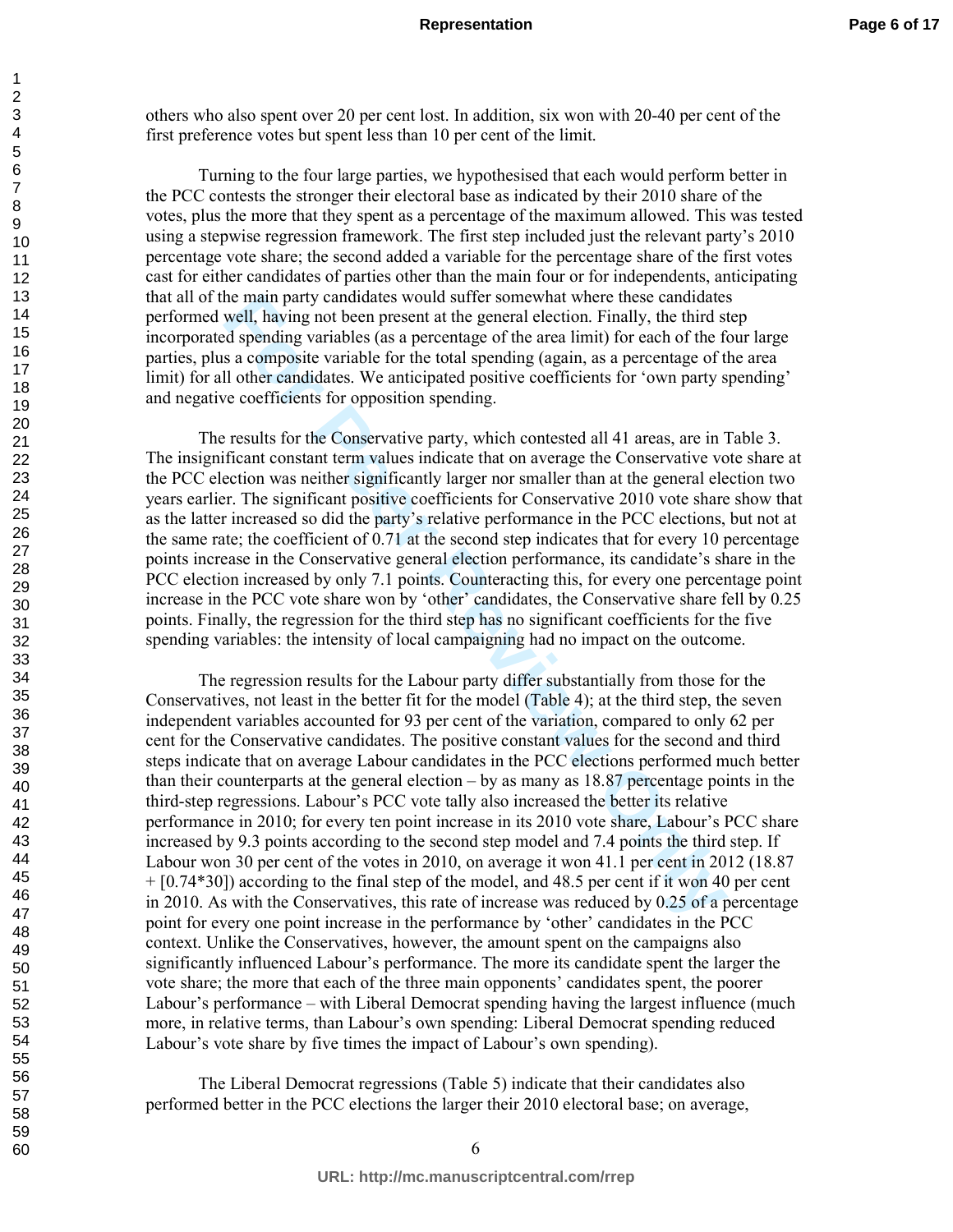$\mathbf{1}$  $\overline{2}$ 3

4

5

## Representation

however, their relative share in the  $2012$  contest was much lower – as indicated by coefficients in the three regressions of 0.30, 0.46 and 0.35 respectively. That final coefficient indicates a much smaller relative increase than for either the Conservatives (0.69) or Labour (0.74). Liberal Democrat spending did substantially improve their candidates' performance, however, by 0.72 of a percentage point for every one percentage point increase in expenditure. But spending by both UKIP and all other parties (including independent candidates) reduced the Liberal Democrat share of the vote somewhat, however, suggesting that where there was relatively intense competition for votes not going to either the Conservative or Labour candidates, Liberal Democrat candidates lost out.

The results of these three sets of regressions, like those on the performance of independent candidates, are entirely consistent with the second-order election arguments. Each party performed best in its traditional areas of strength, but Labour as the main party of opposition nationally performed much better (as indicated by the large and significant constants: Table 3) than either of the other two, who were part of the coalition government – with the Liberal Democrats (as in all opinion polls since 2010) performing worse than the Conservatives.

In second-order elections to bodies such as the European Parliament, protest votes against the party(ies) of government tend to go not only to the main opposition parties to the national government but also to minor parties which rarely win seats in general elections – such as the Greens in 1989 and UKIP in 2009. The Greens only fielded one candidate in the PCC elections, but  $UKIP - at$  the time running third in all national opinion polls – fielded 24. Their performance across the areas contested was not significantly related to the party's 2010 general election performance, when they obtained only a small share of the votes in most of the constituencies contested, but the significant constant values in Table 6 indicate that on average the party's performance was much better in 2012 than 2010. Spending also helped their candidates. For every additional ten percentage points of the maximum that they spent, their vote share increased by five percentage points. UKIP candidates also gained vote share, the more that the Conservatives spent opposing them. This somewhat paradoxical finding might indicate that relatively intense Conservative campaigning in an area increased the feeling of disgruntlement with the government and encouraged some to switch to an even more right-wing party. Alternatively, as the Conservatives spent more campaigning in the areas where they were generally relatively strong there were more potentially disenchanted Conservative supporters for UKIP to attract. Or it may have been that the Conservatives fought more intensive campaigns where there was a a UKIP challenge, but to no avail – so did Conservative support just leak to UKIP in strong Tory areas, or did Tory campaigning there drive them towards UKIP?

That the PCC contests shared many of the characteristics of second-order elections is also illustrated by the outcomes in the areas where second preference votes were counted, and one of the candidates was an independent. (The full results are given in Berman et al., 2012.) In eight of them the independent defeated the Conservative candidate (having been in second place after the first preferences had been counted), in every case gaining at least 63 per cent of the second preference votes: most Labour, Liberal Democrat and UKIP supporters gave their second preferences to the leading independent rather than to the candidate of the governing party. Similarly, the three independents who defeated a Labour candidate in the second round did so by winning most of the second preferences (over 80 per cent in two of the three).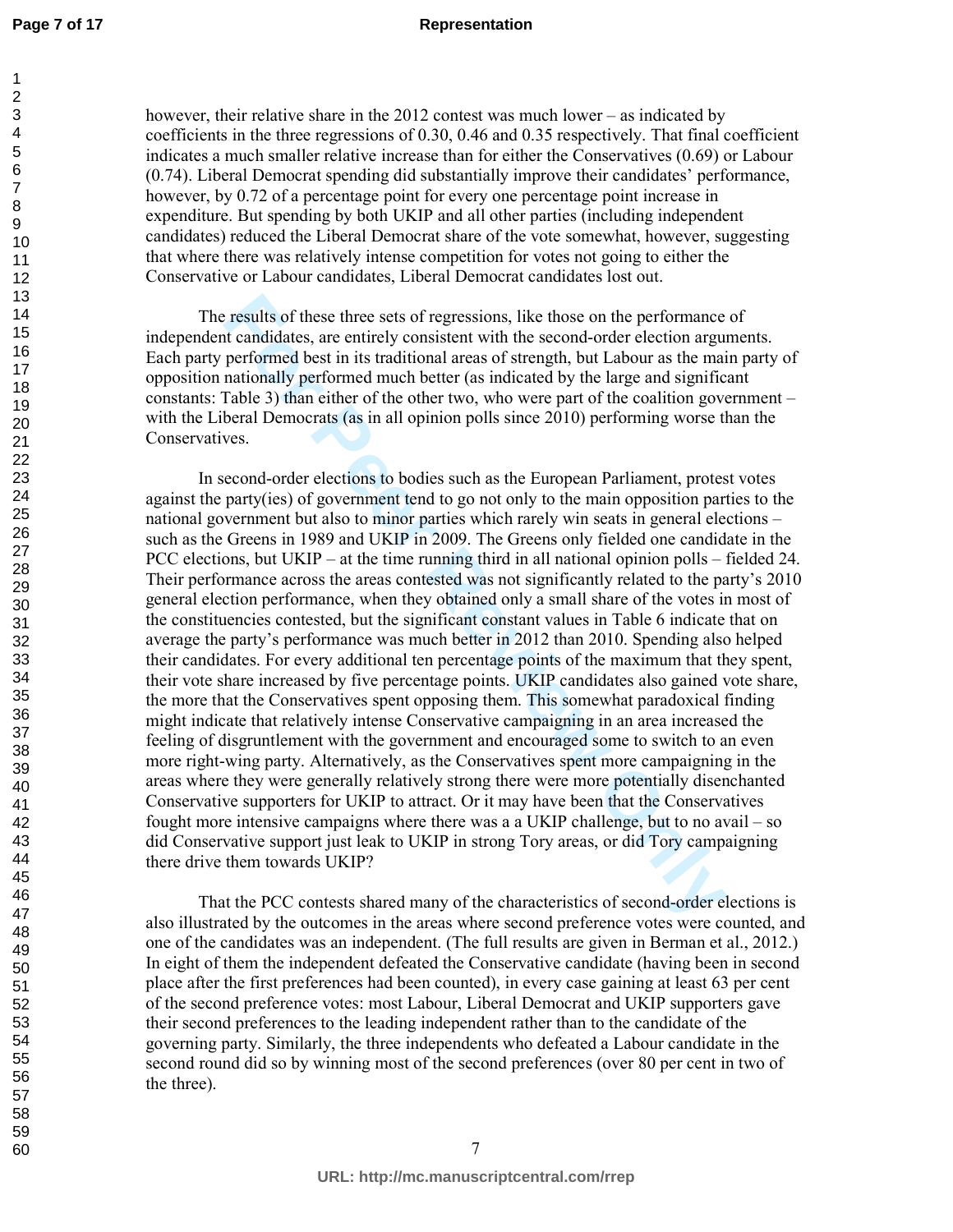Apart from the contest in Lincolnshire – where the second round was contested by two independents – there were five others where an independent remained in contention in the second round, but lost (two to the Conservatives and three to Labour). In four of them, the independent candidate won a majority (at least 60 per cent) of the second preferences: the exception was in Devon and Cornwall where the independent candidate (a former Liberal Democrat leader of the county council and still a county and district councillor for that party) won only 47 per cent of the second preferences.

Of the 41 contests, all but eight went to the second round because no candidate won over 50 per cent of the first preference votes.<sup>4</sup> Of those 33 where second preferences were counted, 16 involved at least one of the Conservative and Labour candidates but no Liberal Democrat or UKIP candidates reached the second round. In ten cases, the final contest was between a Conservative and an independent candidate; and in six it was between Labour and an independent. Of the 16 Conservative-Labour second-round contests, in all eleven won by the Conservatives they outspent Labour (by as much as 32 percentage points of the maximum in one case); Labour was the larger spender in three of the five where it won. The Conservative candidates won in only two of the ten contests with independent candidates. with Conservative spending greater in both cases. However, the Conservatives also outspent the victorious independent candidate in the eight seats where the latter won – in most cases by a substantial margin. In each of the six Labour-independent contests, the winning candidates (three Labour, three independents) all outspent their opponents. Finally, in the contest between two independents in Lincolnshire, the winner spent just £394.29 (the limit was £99,990) and the second-placed candidate (who led in the first round) spent £2,427,46: a third independent candidate withdrew two weeks from polling day, but reported that he had spent £19,335.19. In general, therefore, having money to spend on their campaigns did not significantly assist the independents.

Most of the candidates fielded by the four main parties were not national figures with substantial public profiles. A few were, however, and they sought election in the area where they formerly represented one of the local constituencies: they included six former Labour MPs – Vera Baird (Northumbria), Jane Kennedy (Merseyside), Tony Lloyd (Greater Manchester), Alun Michael (South Wales), John Prescott (Humberside) and Paddy Tipping (Nottinghamshire): all but Prescott were elected. To see if their experience representing part of their police force area brought them extra support, the regressions were re-run for the relevant party with an additional dummy variable for the candidate (coded 1 in the area where they ran and 0 for all others). None of the coefficients approached statistical significance, so there was no boost to their vote share from their knowledge of and in the area. Nor was there any evidence that they were able to raise more money locally than their parties' other candidates.

## **Conclusions**

The first elections of Police and Crime Commissioners in England and Wales are a paradigm exemplar of second-order elections. Held midway through the 2010-2015 Parliamentary term

59

<sup>&</sup>lt;sup>4</sup> The areas where the result was determined on the first preferences were Durham, Dyfed-Powys, Greater Manchester, Merseyside, North Yorkshire, Northumbria, South Yorkshire and Staffordshire. Four of these areas had the widest gap between the Labour and Conservative vote shares at the 2010 election (i.e. they were Labour's safest seats) and a fifth had Labour's seventh widest gap then; one of the others (North Yorkshire) was 'safe Conservative' territory, and only two (Dyfed-Powys and Staffordshire) were relatively marginal for the two parties (both had Conservative majorities and were won by the Conservative PCC candidates).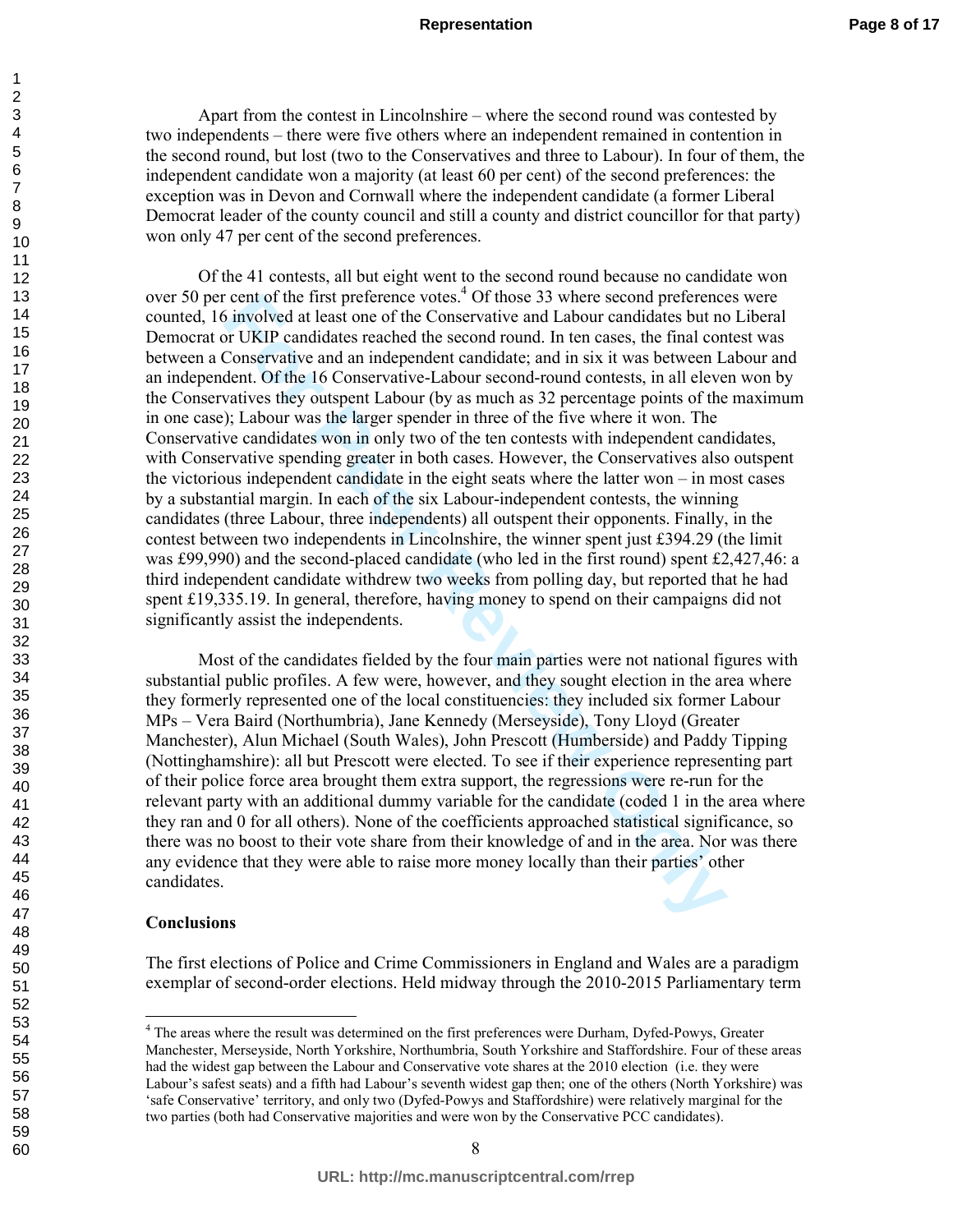$\mathbf{1}$ 

#### Representation

when austerity was the leitmotif of government policy, many members of the electorate who voted (turnout was extremely low) took the opportunity to express their negative opinions against the two governing parties – Conservative and Liberal Democrat. Although both performed best in the areas where they had been relatively successful in the 2010 general election, their vote shares were significantly smaller than they were then. The Conservatives were unable to counter that downward pressure through their campaigning (as either 'incumbent' or 'challenger' in an area), even though their candidates spent more than those of any other party. The Liberal Democrats spent much less in the seats that they contested, but where their candidate did run a relatively intense campaign (as indicated by the amount spent) this brought them an electoral return and also restrained the growth in support for Labour candidates.

There were three main beneficiaries from this government unpopularity. The first was the Labour party whose vote share at these PCC elections was significantly larger than it had been in the same places at the 2010 general election  $-a$  performance that was bolstered where their candidates spent relatively large sums on their campaigns (although very few of them spent even one-third of the legal maximum). The second beneficiary was UKIP, whose vote share was also considerably larger than it had been in  $2010 -$  and again that improved performance was enhanced by relatively high levels of spending on some of the local campaigns. But  $-$  as with the Liberal Democrats  $-$  not a single one of their candidates reached the second round of the Supplementary Vote ballot, let alone won election.

The third set of beneficiaries was a number of independent candidates, all of whom had some experience of policing in or close to the police force area where they sought election. In all of those cases, they benefited from the Conservative party's unpopularity, garnering a substantial majority of second preference votes. Where an independent faced a Conservative candidate in the second round most of those who had voted Labour, Liberal Democrat, UKIP or for another independent candidate in the first preferences, and expressed a second preference, opted for the independent candidate rather than the Conservative. Thus the successful independent candidates were those who had the sort of experience of policing that the government hoped would stand and were seeking election in the areas that are normally part of the Conservatives' electoral heartland. The relative collapse of the Conservative vote there, reflecting the government's unpopularity, created room for the independents' success.

The most important influence on the outcome of a wide range of sub-national, secondorder elections in the Great Britain in recent decades has been national government popularity: an unpopular party, for whatever reason, loses vote share relative to its performance at the most recent general election, to the benefit of the main opposition party and/or minor parties. The first elections of Police and Crime Commissioners in 2012 added to that list of contests at which the main components of second-order elections are displayed, with one additional feature: a substantial number of independent candidates with experience in policing and/or police administration were able to benefit from the Conservative party's unpopularity and win election. The next contests are to be held in 2016, one year after the next general election: the government hopes that turnout will be much higher once the electorate becomes more aware of the Commissioners and their powers. Will they replicate the 2012 outcome in a situation when a incumbency will be a further influence on voter choice in those elections?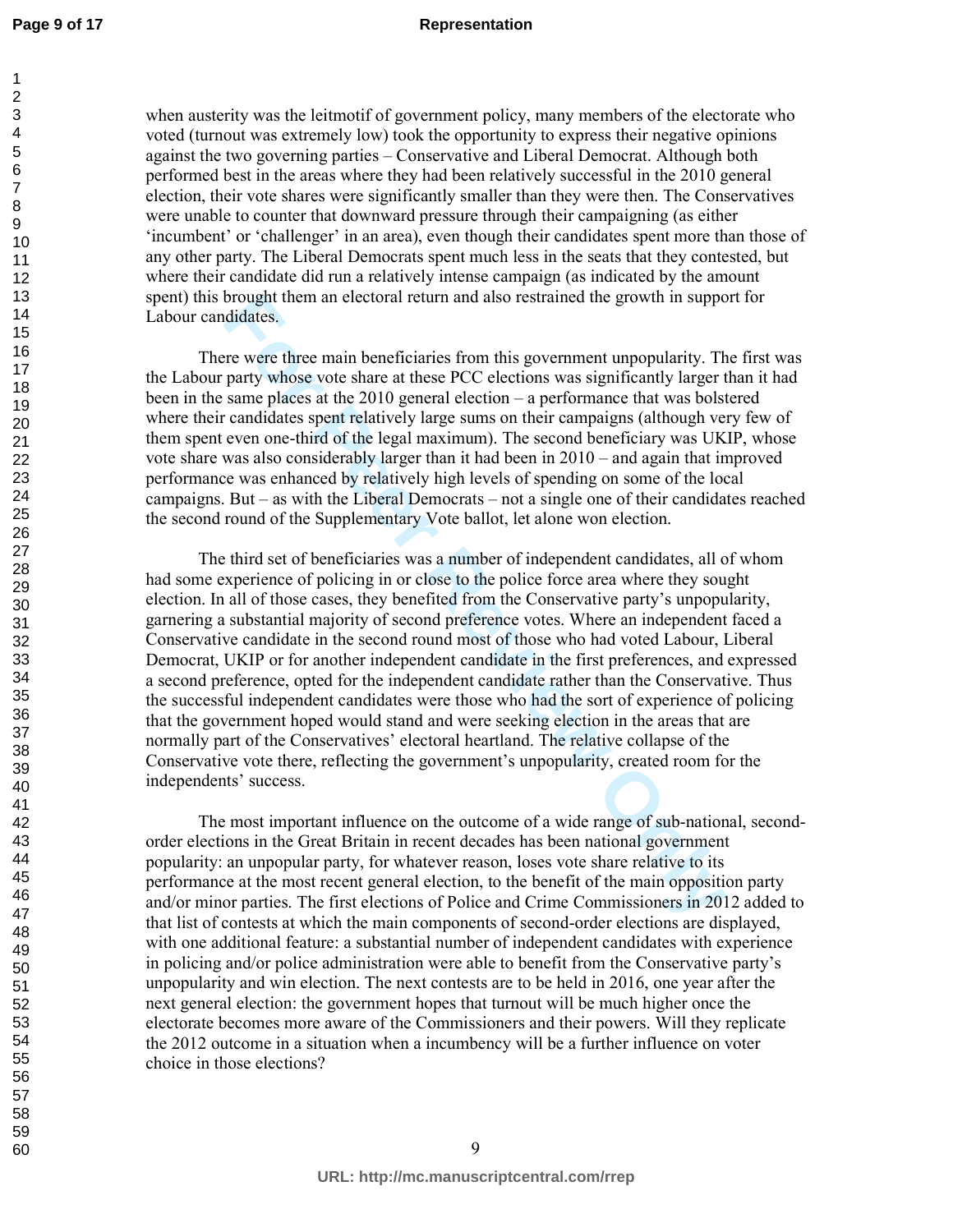# **REFERENCES**

- ALMANDRAS, S., WARD, P., WOODHOUSE, J. and ARES, E. 2010. Police Reform and Social Responsibility Bill. London: House of Commons Library, Research Paper 10/81 (Available at http://www.parliament.uk/briefing-papers/ - accessed 11 November 2013.)
- BERMAN, G., COLEMAN, C. and TAYLOR, M. 2012. Police and Crime Commissioner *Elections, 2012.* London: House of Commons Library Research Paper 12/73.
- ELECTORAL COMMISSION 2013a. Police and Crime Commissioner Elections in England and Wales. Report on the Administration of the Elections held on 15 November 2012. London: The Electoral Commission (Available at http://www.electoralcommission. org.uk/ data/assets/pdf file/0003/154353/PCC-Elections-Report.pdf – accessed 11 November 2013).
- ELECTORAL COMMISSION 2013b. 2012 Police and Crime Commissioner Elections Spending Report. London: The Electoral Commission. (Available at http://www. electoralcommission.org.uk/ data/assets/pdf file/0016/162241/2012-Police-and-Crime-Commissioner-elections-spending-report.pdf – accessed 8 November 2013.)
- HEATH, A., MCLEAN, I., TAYLOR, B. and CURTICE, J. K. 1999. Between first and second order: a comparison of voting in European and local elections in Britain. European Journal of Political Research, 35, 389-414.
- HOME OFFICE 2010a. Policing in the  $21^{st}$  Century: Reconnecting Police and the People. London: The Stationery Office, Cm 7925.
- HOME OFFICE 2010b. Policing in the  $21<sup>st</sup>$  Century: Reconnecting Police and the People. Summary of Consultation Responses and the Next Steps. London: The Home Office. (Available at https://www.gov.uk/government/uploads/system/uploads/ attachment data/file/175454/response-policing-21st.pdf – accessed 11 November  $2013.)$
- JOHNSTON, N. 2013. Elections and Electoral Administration: Developments since 2010. London: House of Commons Library Standard Note SN/PC/06709.
- JOHNSTON, R. J. and PATTIE, C. J. 2014. Money and Electoral Politics: Local Parties and *Funding at General Elections. Bristol: The Policy Press.*
- MARSH, M. 1998. Testing the second-order election model after four European elections. British Journal of Political Science, 28, 591-607.
- NORRIS, P. 1997. Second-order elections revisited. European Journal of Political Research, 31, 109-124.
- RALLINGS, C. and THRASHER, M. 2013. The 2012 Police and Crime Commissioner Elections in England and Wales: Aspects of participation and Administration. London: The Electoral Commission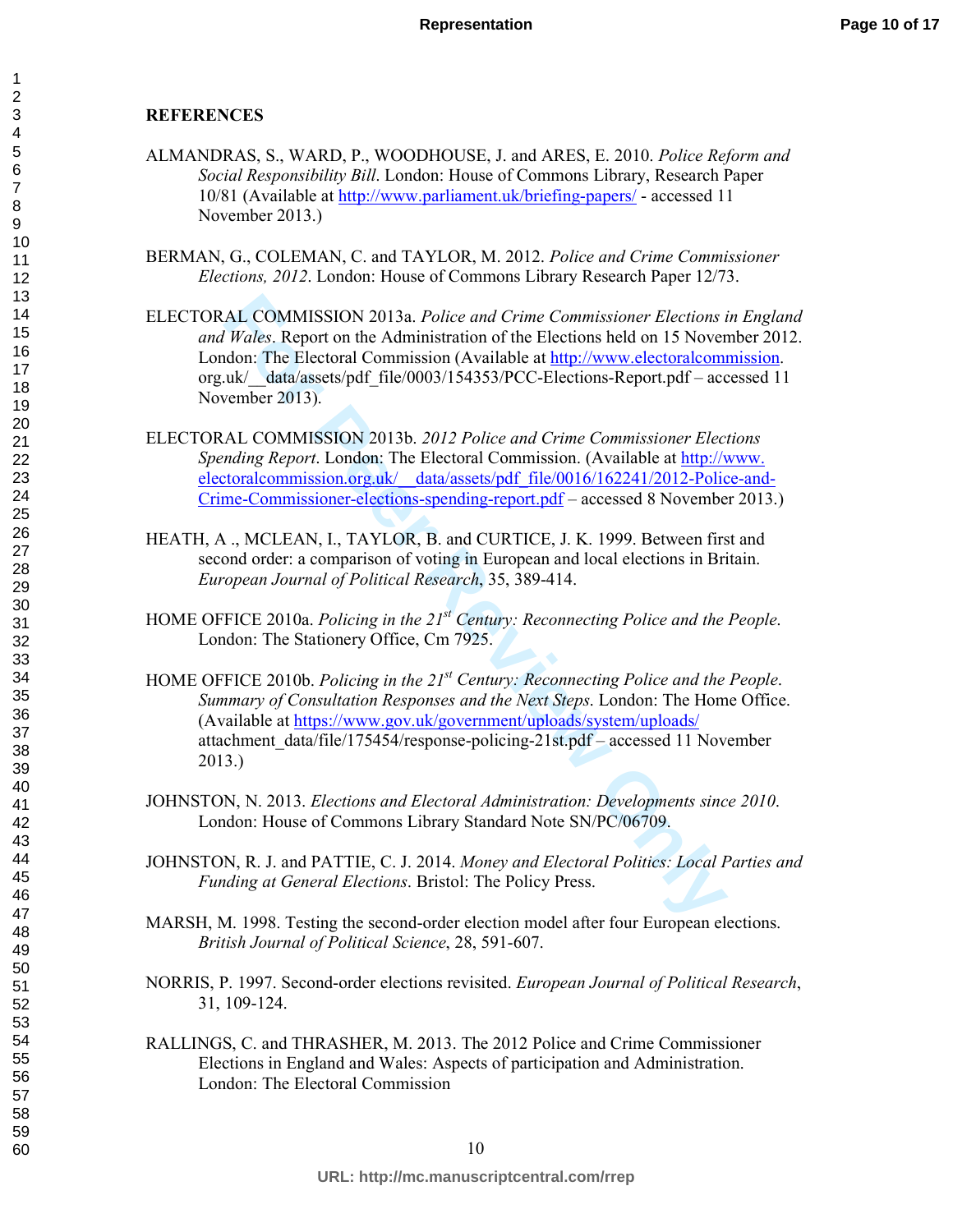| <b>IVENI ESCHILGUOTI</b>                                                                                                                                                                                    |
|-------------------------------------------------------------------------------------------------------------------------------------------------------------------------------------------------------------|
| (http://www.electoralcommission.org.uk/ data/assets/pdf file /0005/154472/PCC-<br>2012-electoral-data-Report.pdf - accessed 11 November, 2013)                                                              |
| REIF, K. and SCHMITT, H. 1980. Nine second-order elections: a conceptual framework for<br>the analysis of European election results. European Journal of Political Research, 8,<br>$3-44.$                  |
| STRICKLAND, P. 2013. Police and Crime Commissioners. London: House of Commons<br>Library Standard Note SN/HA/6104 (Available at http://www.parliament.uk/briefing-<br>papers/ - accessed 11 November 2013.) |
|                                                                                                                                                                                                             |
|                                                                                                                                                                                                             |
|                                                                                                                                                                                                             |
| Roy.                                                                                                                                                                                                        |
| $\boldsymbol{\mathcal{P}}$                                                                                                                                                                                  |
| $O_{\gamma_{L}}$                                                                                                                                                                                            |
|                                                                                                                                                                                                             |
|                                                                                                                                                                                                             |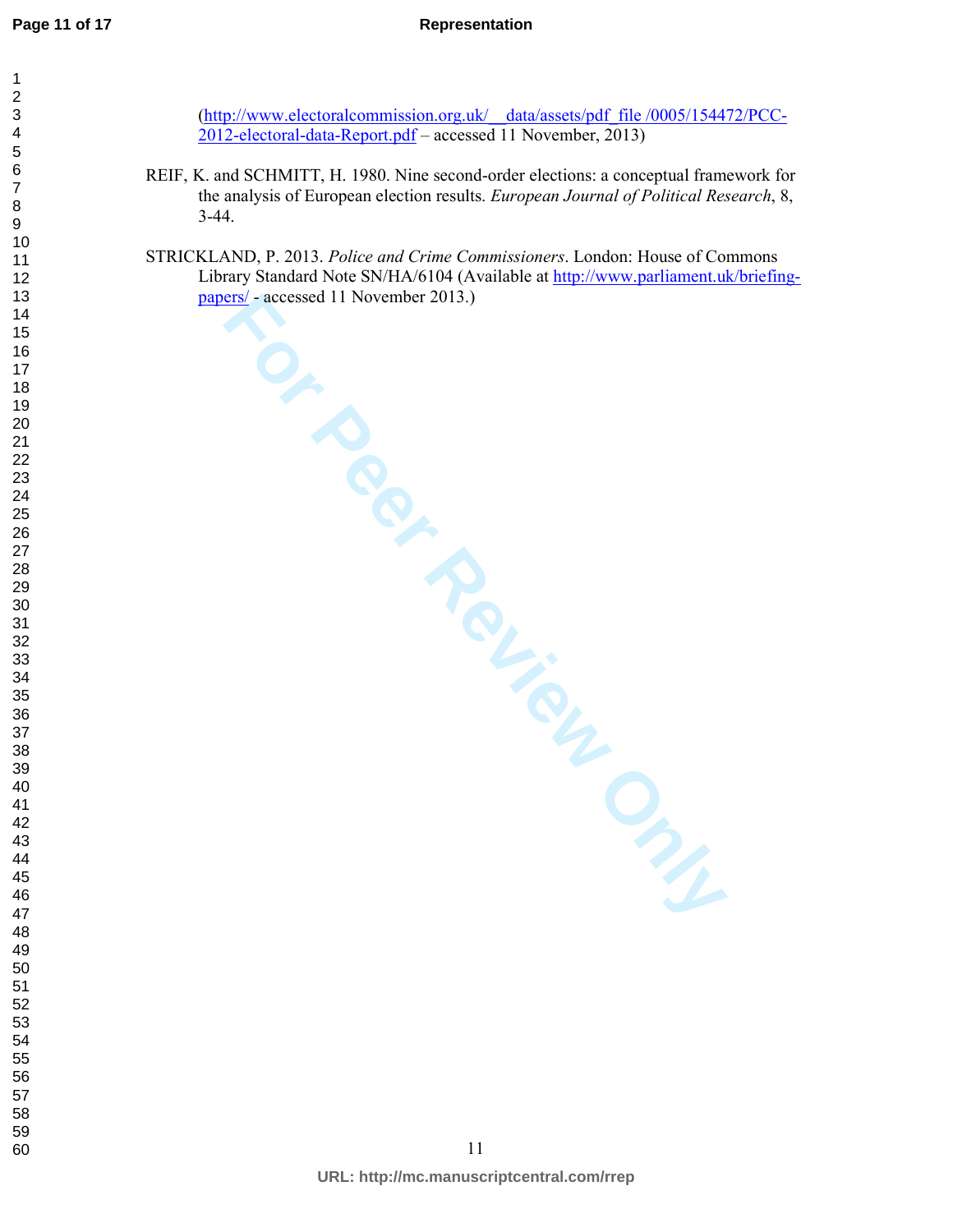| Party                          | NC | Limit $(f)$ | Expenditure $(f)$ | $\frac{0}{0}$ |
|--------------------------------|----|-------------|-------------------|---------------|
| Conservative                   | 41 | 6,531,098   | 898,545           | 13.8          |
| Labour                         | 41 | 6,531,098   | 527,175           | 8.1           |
| Liberal Democrat               | 24 | 4,342,270   | 115,751           | 2.7           |
| <b>UKIP</b>                    | 24 | 4,372,697   | 86,517            | 2.0           |
| <b>English Democrat</b>        | 5  | 932,670     | 4,697             | 0.5           |
| Green                          |    | 76,889      | 1,304             | 1.7           |
| Justice                        |    | 260,491     | 21,059            | 8.1           |
| <b>British Freedom</b>         |    | 83,681      | 2,289             | 2.7           |
| <b>Zero Tolerance Policing</b> |    | 154,401     | 5,383             | 3.5           |
| Independents                   | 52 | 8,951,258   | 487,294           | 5.4           |

Party expenditure on the Police and Crime Commissioner elections, 2012

Key: NC – number of candidates; Limit – maximum amount that could be spent  $(f)$  across all police force areas contested; Expenditure – total expenditure by all candidates  $(f)$ ; % – total expenditure as a percentage of the limit.

# TABLE 2.

Variations in spending at the Police and Crime Commissioner elections, 2012, by party

| Party                          | NC | Min | Max  | Mean | SD   |
|--------------------------------|----|-----|------|------|------|
| Conservative                   | 41 | 0.3 | 47.9 | 15.6 | 12.2 |
| Labour                         | 41 | 0.2 | 34.4 | 8.9  | 7.4  |
| Liberal Democrat               | 24 | 0.1 | 17.0 | 3.6  | 4.0  |
| <b>UKIP</b>                    | 24 | 0.0 | 32.2 | 2.5  | 6.7  |
| English Democrat               |    | 0.2 | 1.0  | 0.6  | 0.3  |
| Green                          |    |     |      | 1.7  |      |
| Justice                        |    |     |      | 8.1  |      |
| <b>British Freedom</b>         |    |     |      | 2.7  |      |
| <b>Zero Tolerance Policing</b> |    |     |      | 3.5  |      |
| Independents                   | 52 | 0.0 | 38.3 | 7.3  |      |

Key:  $NC$  – number of candidates; Min – minimum amount spent by a candidate as a percentage of the maximum allowed: Max - maximum amount spent; Mean - mean amount spent by a candidate; SD – standard deviation of the amount spent.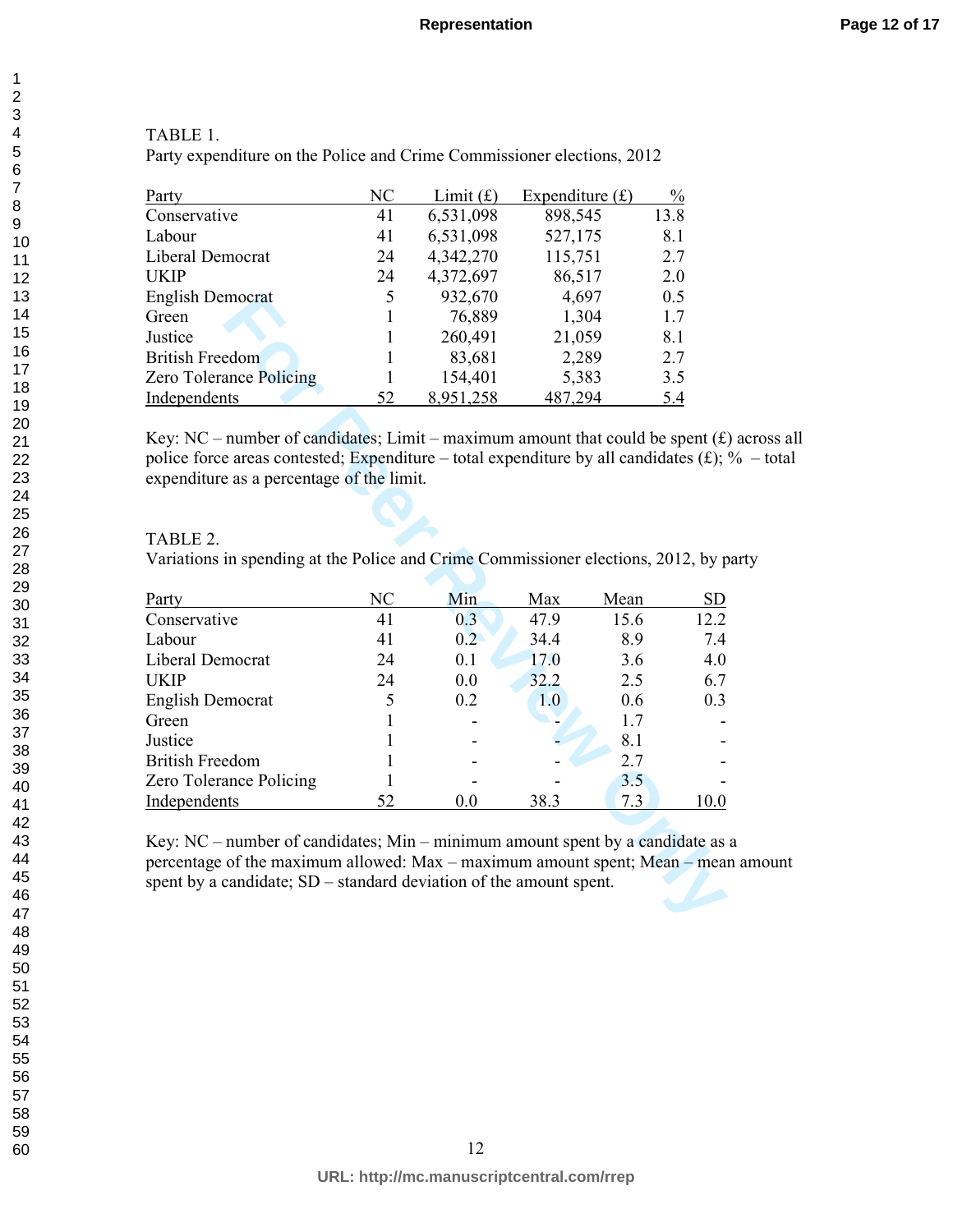60

# TABLE 3.

Stepwise regressions of Conservative candidates' vote share at the Police and Crime Commissioner elections, 2012 (significant coefficients at the 0.05 level or better are shown in bold)

| <b>Step</b>              |          | $\overline{2}$ | $\overline{3}$    |
|--------------------------|----------|----------------|-------------------|
| Constant                 | 1.07     | 6.76           | $\overline{7.35}$ |
| 2010 Vote %              | 0.63     | 0.71           | 0.69              |
| PCC Vote Others%         |          | $-0.29$        | $-0.31$           |
| Conservative Spend %     |          |                | $0.05\,$          |
| Labour Spend %           |          |                | $-0.04$           |
| Liberal Democrat Spend % |          |                | $0.18\,$          |
| UKIP Spend %             |          |                | $-0.18$           |
| Others Total Spend %     |          |                | $0.08\,$          |
| $\mathbb{R}^2$           | $0.50\,$ | $0.65\,$       | 0.62              |
| ${\bf N}$                | 41       |                |                   |
|                          |          |                |                   |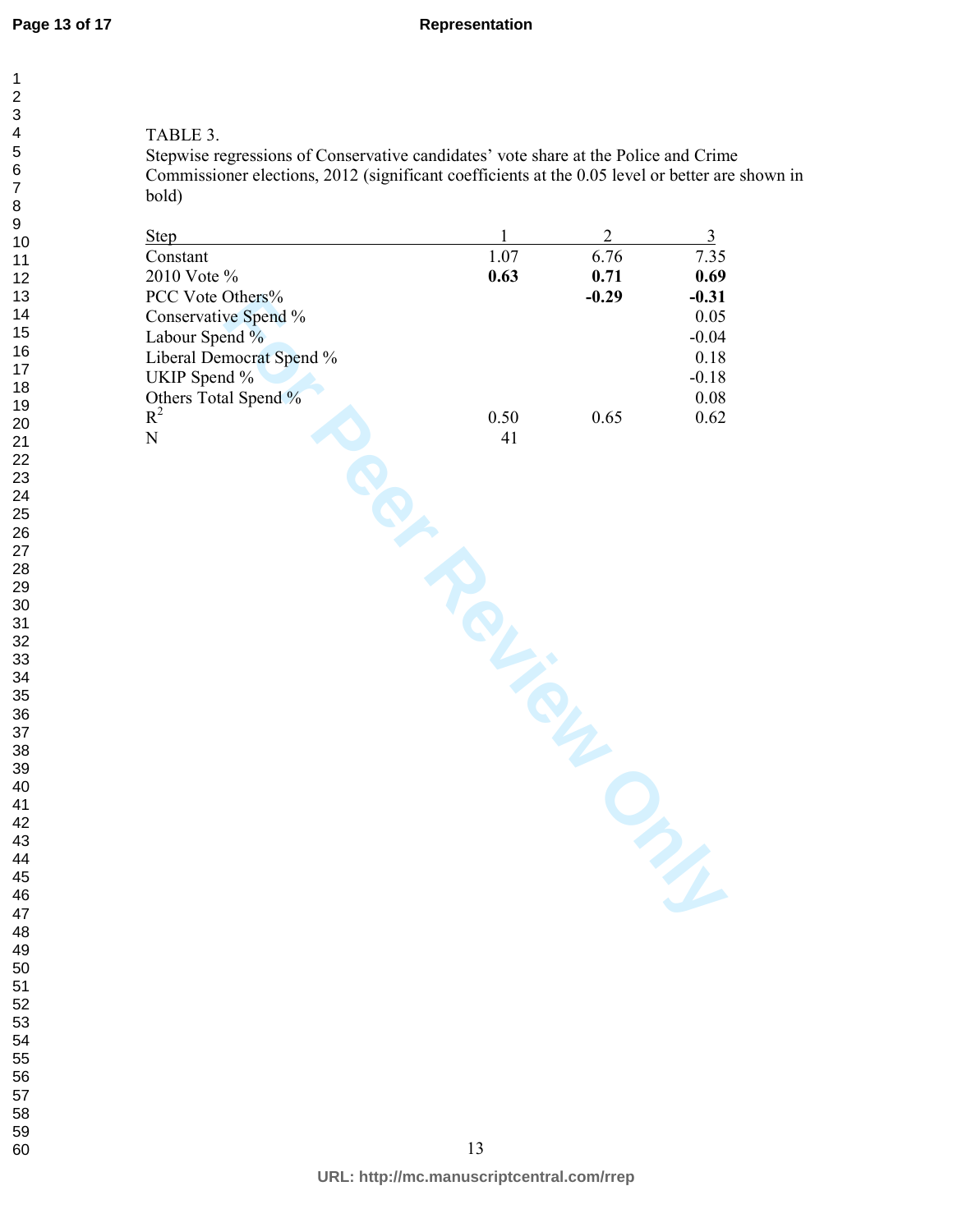TABLE 4. Stepwise regressions of Labour candidates' vote share at the Police and Crime Commissioner elections, 2012 (significant coefficients at the 0.05 level or better are shown in  $bold$ )

| <b>Step</b>                            |          | $\overline{2}$ | $\mathfrak{Z}$ |
|----------------------------------------|----------|----------------|----------------|
| Constant                               | 1.77     | 12.18          | 18.87          |
| 2010 Vote %                            | $1.01\,$ | 0.93           | 0.74           |
| PCC Vote Others%                       |          | $-0.27$        | $-0.27$        |
| Conservative Spend %                   |          |                | $-0.13$        |
| Labour Spend %                         |          |                | 0.29           |
| Liberal Democrat Spend %               |          |                | $-0.66$        |
| UKIP Spend %                           |          |                | $-0.24$        |
|                                        |          |                | $0.02\,$       |
| Others Total Spend %<br>Adjusted $R^2$ | 0.81     | $0.87\,$       | 0.93           |
| $\overline{N}$                         | 41       |                |                |
|                                        |          |                |                |
|                                        |          |                |                |
|                                        |          |                |                |
|                                        |          |                |                |
|                                        |          |                |                |
|                                        |          |                |                |
|                                        |          |                |                |
|                                        |          |                |                |
|                                        |          |                |                |
|                                        |          |                |                |
|                                        |          |                |                |
|                                        |          |                |                |
|                                        |          |                |                |
|                                        |          |                |                |
|                                        |          |                |                |
|                                        |          |                |                |
|                                        |          |                |                |
|                                        |          |                |                |
|                                        |          |                |                |
|                                        |          |                |                |
|                                        |          |                |                |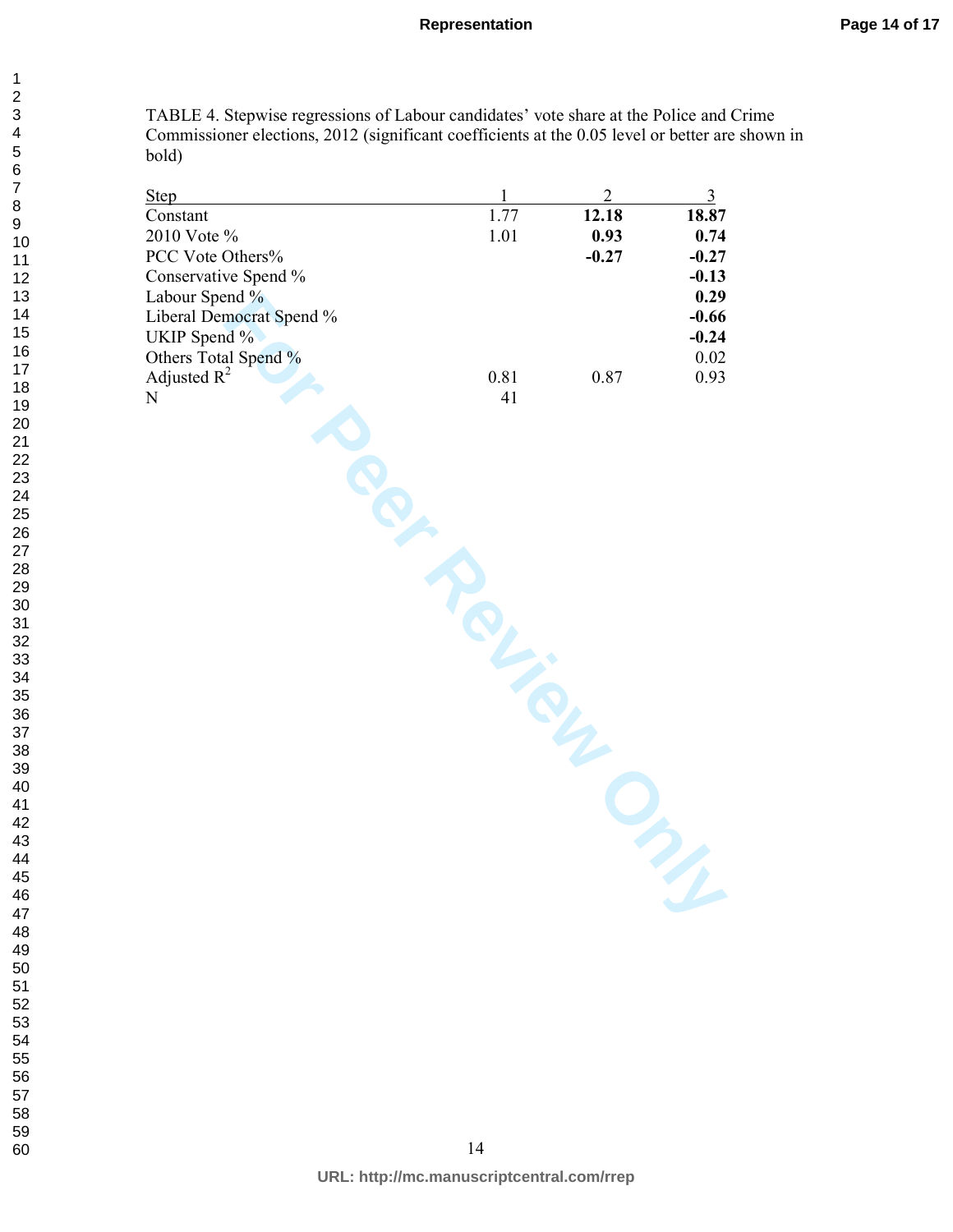TABLE 5. Stepwise regressions of Liberal Democrat candidates' vote share at the Police and Crime Commissioner elections, 2012 (significant coefficients at the 0.05 level or better are shown in bold)

| <b>Step</b>              | 1    | $\overline{2}$ | $\overline{3}$ |
|--------------------------|------|----------------|----------------|
| Constant                 | 2.66 | 3.32           | $0.02\,$       |
| 2010 Vote %              | 0.30 | 0.46           | 0.35           |
| PCC Vote Others%         |      | $-0.14$        | $-0.03$        |
| Conservative Spend %     |      |                | 0.03           |
| Labour Spend %           |      |                | 0.03           |
| Liberal Democrat Spend % |      |                | 0.72           |
| UKIP Spend %             |      |                | $-0.17$        |
| Others Total Spend %     |      |                | $-0.24$        |
| $\mathbb{R}^2$           | 0.13 | $0.14\,$       | $0.80\,$       |
| ${\bf N}$                | 24   |                |                |
|                          |      |                |                |
|                          |      |                |                |
|                          |      |                |                |
|                          |      |                |                |
|                          |      |                |                |
|                          |      |                |                |
|                          |      |                |                |
|                          |      |                |                |
|                          |      |                |                |
|                          |      |                |                |
|                          |      |                |                |
|                          |      |                |                |
|                          |      |                |                |
|                          |      |                |                |
|                          |      |                |                |
|                          |      |                |                |
|                          |      |                |                |
|                          |      |                |                |
|                          |      |                |                |
|                          |      |                |                |
|                          |      |                |                |
|                          |      |                |                |
|                          |      |                |                |
|                          |      |                |                |
|                          |      |                |                |
|                          |      |                |                |

15 **URL: http://mc.manuscriptcentral.com/rrep**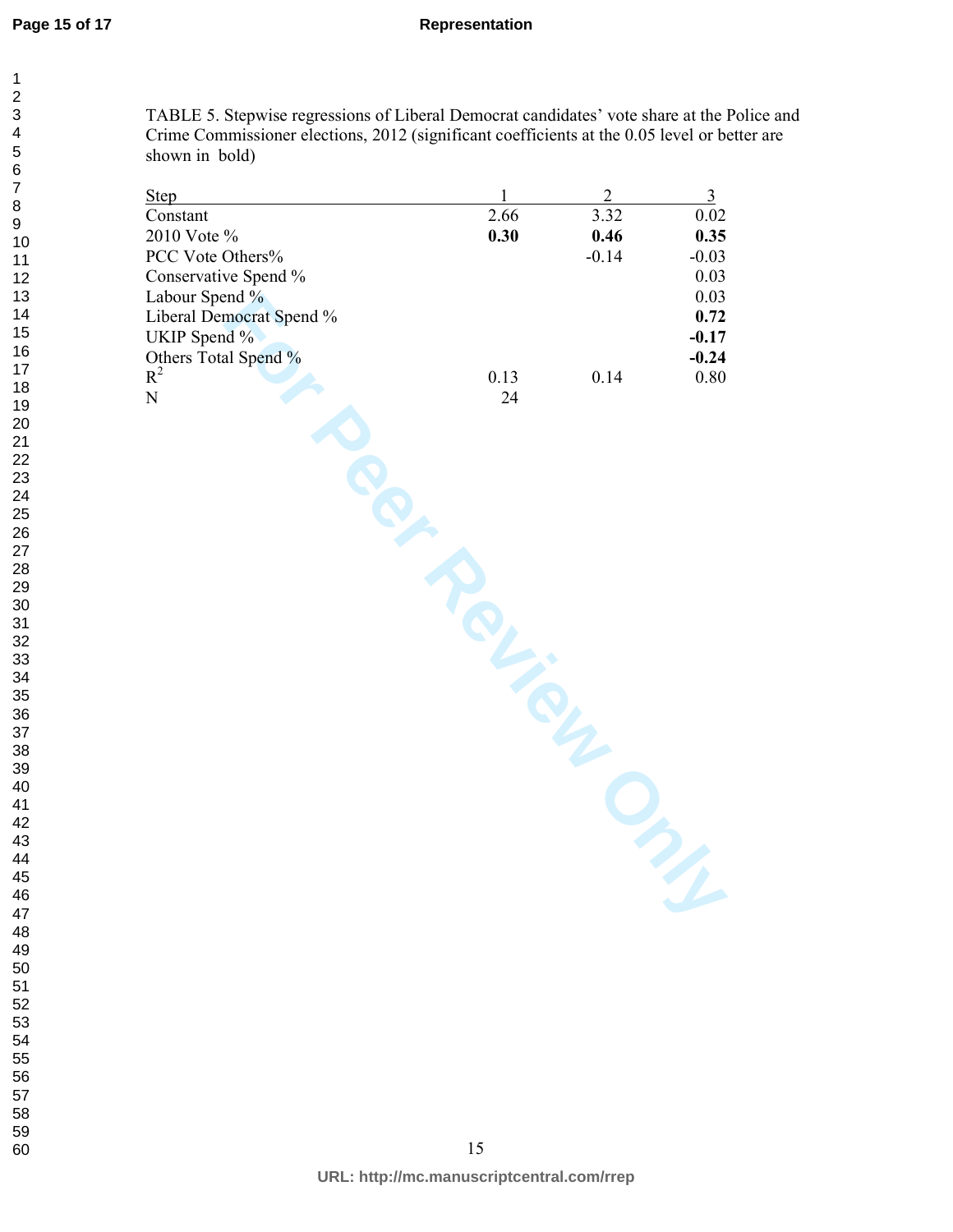| 41      |
|---------|
|         |
| 42      |
| 43      |
| 44      |
|         |
| 45      |
| 46      |
| 47      |
|         |
| 48      |
| 49      |
| 50      |
|         |
| 51      |
| 5       |
| 53<br>3 |
|         |
| 54      |
| 55      |
| 56      |
|         |
| 57      |
| 58      |
| 59      |
|         |
| 60      |

1

TABLE 6. Stepwise regressions of UKIP candidates' vote share at the Police and Crime Commissioner elections, 2012 (significant coefficients at the 0.05 level or better are shown in bold)

| <b>Step</b>              |          | $\overline{2}$ | $\overline{3}$ |
|--------------------------|----------|----------------|----------------|
| Constant                 | 10.62    | 13.26          | 15.60          |
| 2010 Vote %              | 0.10     | 0.35           | 0.94           |
| PCC Vote Others%         |          | $-0.13$        | $-0.36$        |
| Conservative Spend %     |          |                | 0.18           |
| Labour Spend %           |          |                | $-0.28$        |
| Liberal Democrat Spend % |          |                | $-1.20$        |
| UKIP Spend %             |          |                | $0.50\,$       |
| Others Total Spend %     |          |                | $0.26\,$       |
|                          |          |                | (0.14)         |
| $\mbox{R}^2$             | $0.01\,$ | $0.08\,$       | 0.34           |
| $\mathbf N$              | 24       |                |                |
|                          |          |                |                |